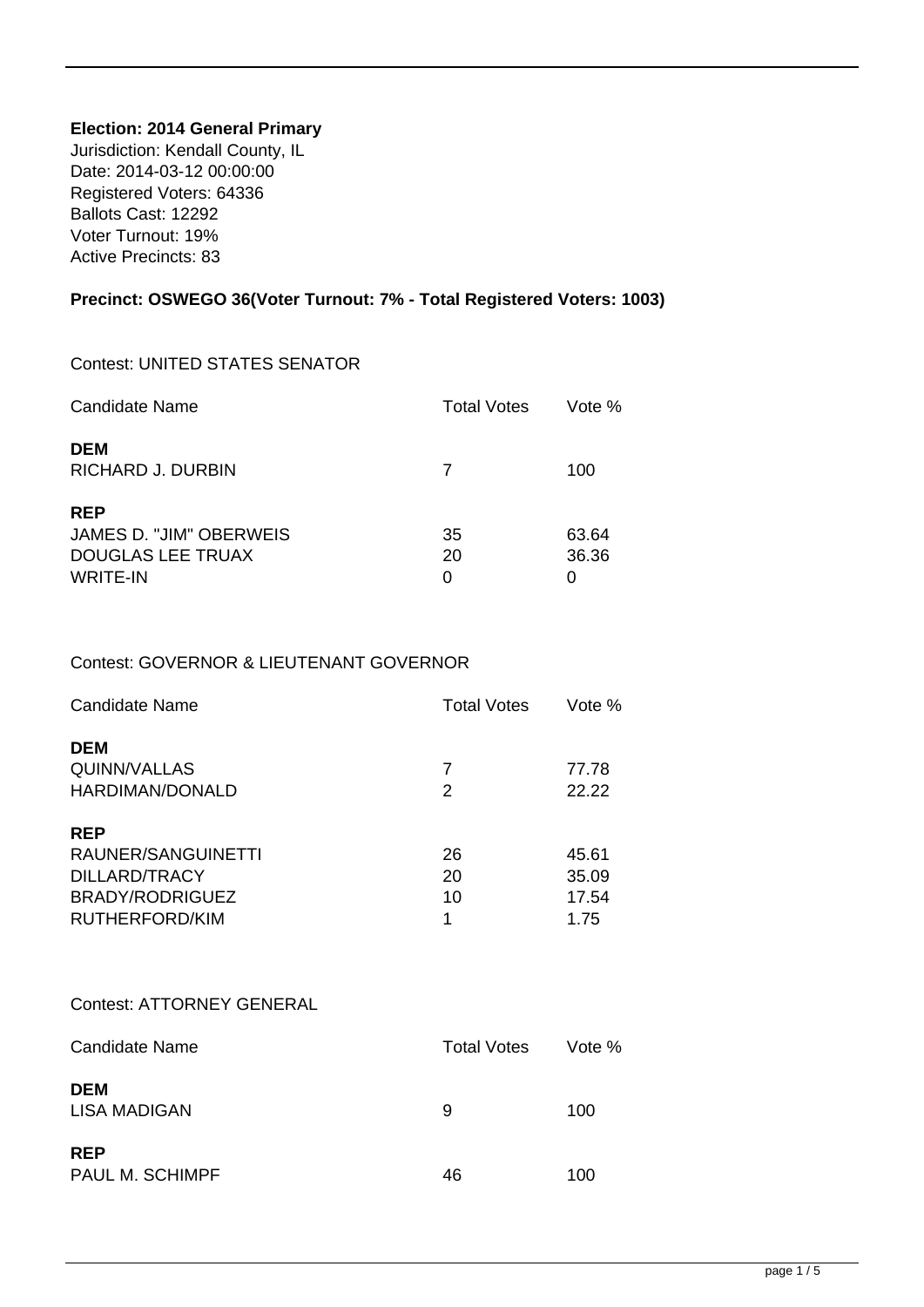### Contest: SECRETARY OF STATE

| <b>Candidate Name</b>                  | <b>Total Votes</b> | Vote % |
|----------------------------------------|--------------------|--------|
| <b>DEM</b><br><b>JESSE WHITE</b>       | 9                  | 100    |
| <b>REP</b><br><b>MICHAEL WEBSTER</b>   | 44                 | 100    |
| <b>Contest: COMPTROLLER</b>            |                    |        |
| <b>Candidate Name</b>                  | <b>Total Votes</b> | Vote % |
| <b>DEM</b><br><b>SHEILA SIMON</b>      | 6                  | 100    |
| <b>REP</b><br><b>JUDY BAAR TOPINKA</b> | 41                 | 100    |

Contest: STATE TREASURER

| Candidate Name                           | <b>Total Votes</b> | Vote % |
|------------------------------------------|--------------------|--------|
| <b>DEM</b><br><b>MICHAEL W. FRERICHS</b> | 7                  | 100    |
| <b>REP</b>                               |                    |        |
| TOM CROSS                                | 38                 | 69.09  |
| <b>BOB GROGAN</b>                        | 17                 | 30.91  |

Contest: REP. IN CONGRESS-14TH DIST.

| Candidate Name                                        | <b>Total Votes</b> | Vote %         |
|-------------------------------------------------------|--------------------|----------------|
| <b>DEM</b><br><b>DENNIS ANDERSON</b><br>JOHN J. HOSTA | 5<br>4             | 55.56<br>44.44 |
| <b>REP</b><br>RANDALL M. RANDY HULTGREN               | 44                 | 100            |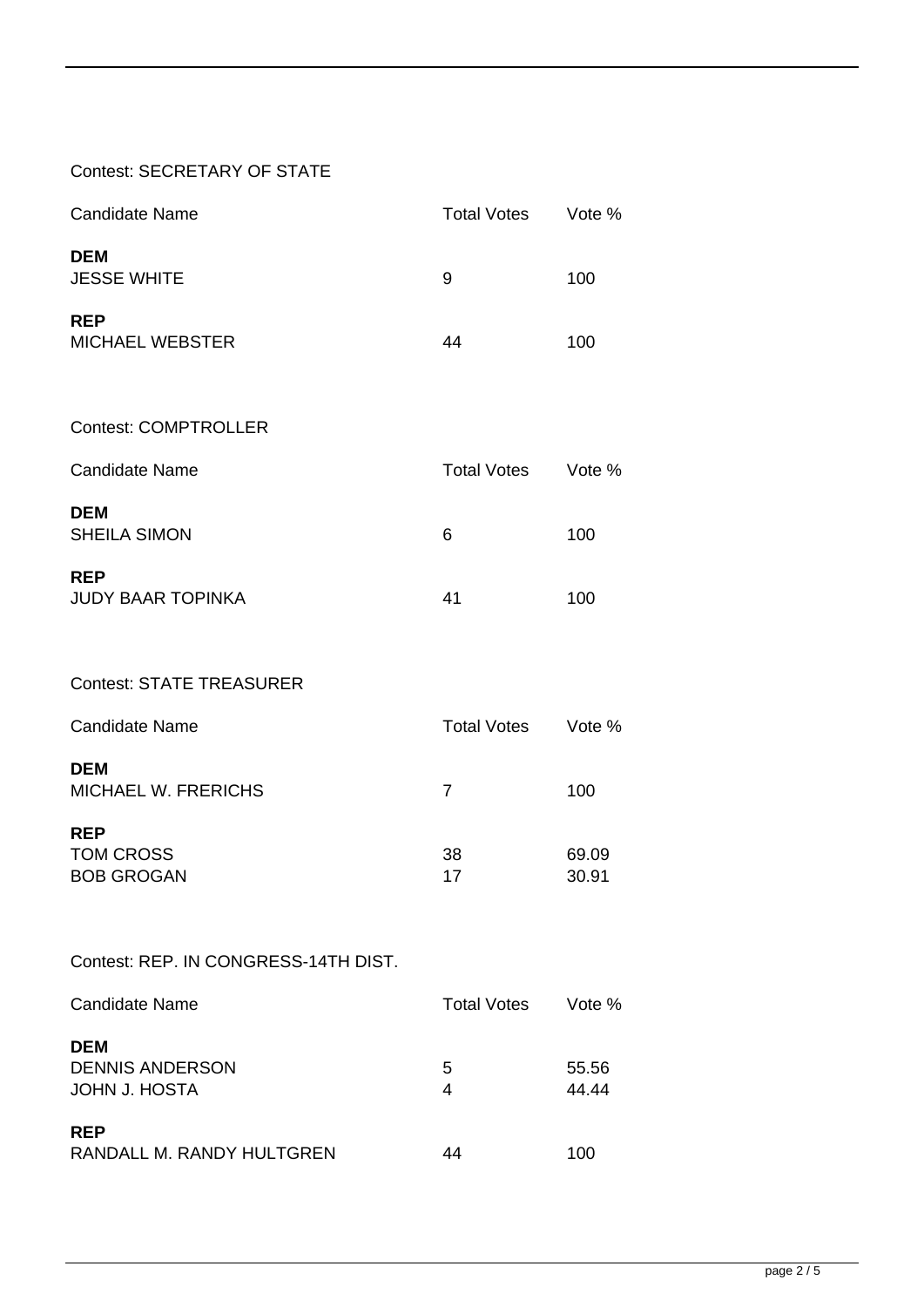# Contest: REP. IN THE G.A-97TH DIST.

| Candidate Name                                                            | <b>Total Votes</b> | Vote %                 |
|---------------------------------------------------------------------------|--------------------|------------------------|
| <b>DEM</b><br><b>DENNIS GROSSKOPF</b>                                     | 6                  | 100                    |
| <b>REP</b><br><b>MARK BATINICK</b><br>AMANDA MANCKE<br>RICHARD E. CHAPMAN | 23<br>16<br>12     | 45.1<br>31.37<br>23.53 |

### Contest: COUNTY CLERK & RECORDER

| Candidate Name                                            | <b>Total Votes</b> | Vote %         |
|-----------------------------------------------------------|--------------------|----------------|
| <b>DEM</b><br>NO CANDIDATE FILED                          | 0                  |                |
| <b>REP</b><br><b>DEBBIE GILLETTE</b><br><b>DAN KOUKOL</b> | 32<br>15           | 68.09<br>31.91 |

#### Contest: COUNTY TREASURER

| <b>Candidate Name</b>              | <b>Total Votes</b> | Vote % |
|------------------------------------|--------------------|--------|
| <b>DEM</b><br><b>JIM STADTLER</b>  |                    | 100    |
| <b>REP</b><br><b>JILL J. FERKO</b> | 40                 | 100    |

Contest: SHERIFF

| Candidate Name                                                      | <b>Total Votes</b> | Vote %         |
|---------------------------------------------------------------------|--------------------|----------------|
| <b>DEM</b><br>NO CANDIDATE FILED                                    | O                  | O              |
| <b>REP</b><br><b>DWIGHT BAIRD</b><br>JEFFREY S. "JEFF" CHRISTIANSEN | 22<br>16           | 48.89<br>35.56 |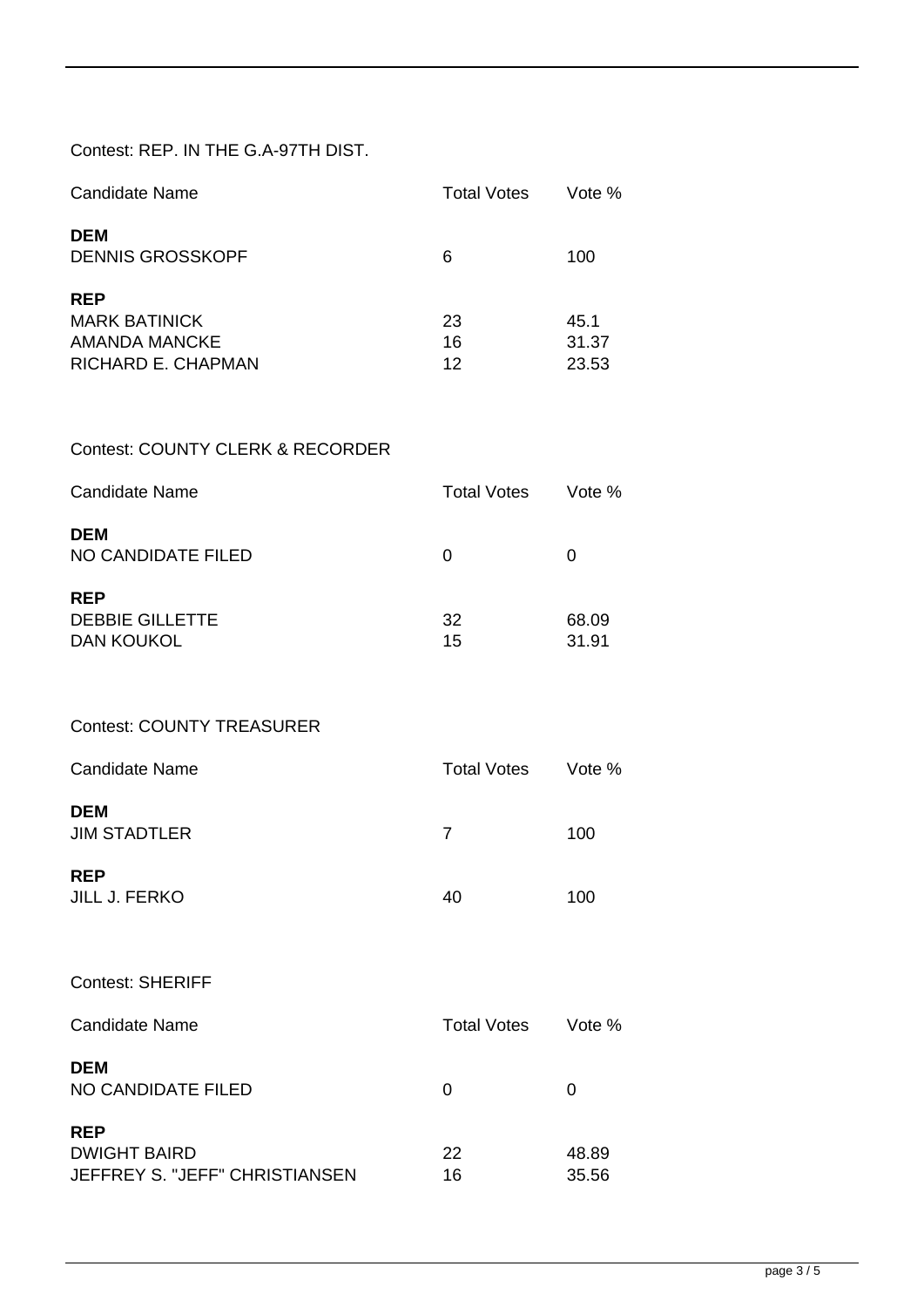| 15.56 |
|-------|
|       |

| Contest: REGL SUPT OF SCHOOLS (GRUNDY AND KENDALL COUNTIES)        |                    |                         |
|--------------------------------------------------------------------|--------------------|-------------------------|
| Candidate Name                                                     | <b>Total Votes</b> | Vote %                  |
| DEM<br>NO CANDIDATE FILED                                          | 0                  | 0                       |
| <b>REP</b><br>CHRISTOPHER D. MEHOCHKO                              | 40                 | 100                     |
| Contest: COUNTY BOARD MEMBER-DIST.2                                |                    |                         |
| Candidate Name                                                     | <b>Total Votes</b> | Vote %                  |
| <b>DEM</b><br><b>KRISTINE HEIMAN</b>                               | 6                  | 100                     |
| REP<br><b>SCOTT R. GRYDER</b><br>LYNN M. CULLICK<br>JEREMY SWANSON | 29<br>23<br>14     | 43.94<br>34.85<br>21.21 |

### Contest: APP.CT.JDG-2ND DIST-BOWMAN VAC.

| Candidate Name                        | <b>Total Votes</b> | Vote % |
|---------------------------------------|--------------------|--------|
| <b>DEM</b><br>NO CANDIDATE FILED      | 0                  | O      |
| <b>REP</b><br><b>MICHAEL J. BURKE</b> | 42                 | 100    |

## Contest: PRECINCT COMMITTEEMAN OSWEGO 36 (Prec-0065)

| Candidate Name                   | Total Votes | Vote % |
|----------------------------------|-------------|--------|
| <b>RFP</b><br>NO CANDIDATE FILED |             |        |